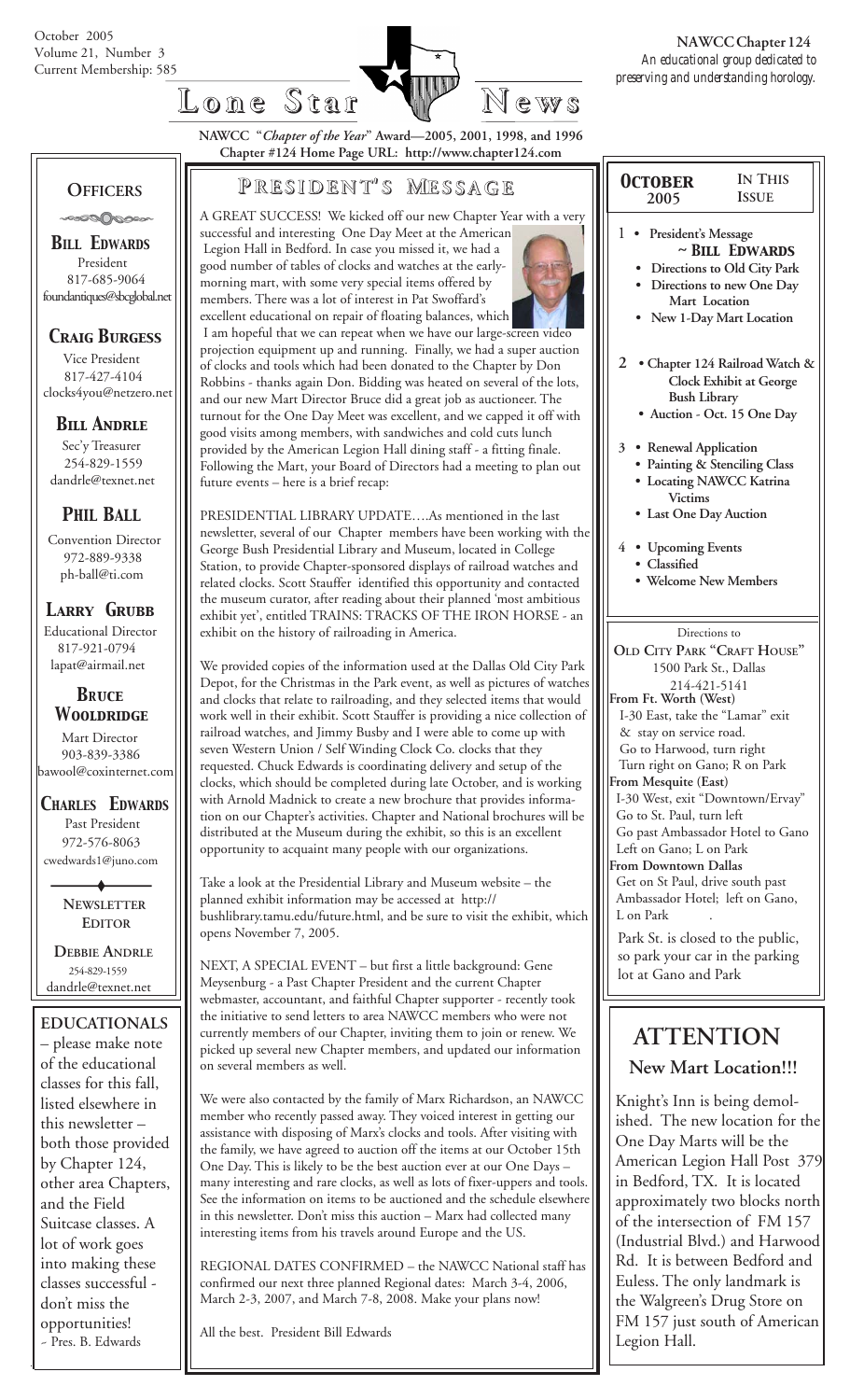

# Trains: Tracks of the Iron Horse November 7, 2005 - July 30, 2006



 Chapter 124 will have about 52 Railroad pocket watches and several Railroad station clocks on display at the Museum at the George Bush Presidential Library in College Station, TX from Novemeber 7, 2005 through July 30, 2006. Scott

Stauffer and Past President Chuck Edwards are coordinating most of the event. Scott Stauffer is in charge of showing railroad pocket watches; and President Bill Edwards and Jimmy Busby are providing Western Union and Self Winding Clocks for display. These clocks are typical of what would be used in the old railroad stations. The following exerpt from the Bush Library website gives a detailed description of the event:

 "The Museum at the George Bush Presidential Library undertakes its most ambitious exhibit yet-exploring America's love affair with trains. Visitors will be able to see rare and unique items including the original gold spike that ceremonially completed the first U. S. transcontinental railroad. The exhibit will also include a collection of historic and contemporary photographs by noted railroad photographers and hundreds of three dimensional objects including railroad china, scale models, and a variety of contemporary and historic railroad artifacts. A lively narrative and a number of maps and time lines will illustrate various issues associated with railroad development and contemporary railroad operation. Rail fans, professional railroaders, and railroad scholars, will also find the exhibit entertaining and informative, particularly various trivia challenges located throughout the exhibit where visitors can test their knowledge against experts on railroad history, operations and technology. For children, the exhibit will have a number of touch and learn stations highlighting issues of railroad safety and railroad operations."

 "The exhibit will fully occupy two temporary exhibit galleries. The 2,976 square foot Ansary Gallery will contain exhibits focusing on contemporary railroading including specific discussions of traveling by train; railroad technology; railroads, what they are and what they do; model railroading; and presidential travel by train. The 1,650 square foot Fidelity Corridor Gallery will contain exhibits focusing on the history of the railroad industry and railroad technology."

 "A number of events will also take place during the course of the exhibit including a free movie program with a railroad theme; guest lectures by prominent historians, railroad executives, regulators, and rail enthusiasts; and modeling seminars. The Bush Library is also pleased to welcome several modular model railroad clubs that will set up and operate their HO, N, and Z scale model layouts in the rotunda of the library." For more information check this website: http://bushlibrary.tamu.edu/trains/index.php

Admission is just \$5.00 for those over age 62 and \$7.00 for those under. So, "*Ya'll Come*!" It is very exciting to be part of something like this!

# Auction ! ! !

# **at October 15th One Day Mart!**

Great news for auction lovers! Chapter 124 will be sponsoring a another great auction at the next One Day thanks to the family of Marx Richardson.

> Mart Opens at 7:30, goes until 9:30 Auction Preview 9:00 - 10:00 Auction 10:00 - Noon. No educational. Lunch and auction checkout: 12:30 until completed

**•** Vienna / German Wall Regulators - (10) nice single, two, and three weights, various styles

- Seth Thomas clocks: An early # 2 regulator, one gothic mantle, one Ogee
- American gingerbread kitchen clocks
- French marble statue clock with matching garniture
- Ansonias one Crystal Regulator, one ornate mantle with visible escapement
- Ephriam Downs wooden works clock
- Unusual Russian wall regulator
- Several Schoolhouse-styled clocks, large and ornate, mostly Sekoshas
- Various lots of ready-to-restore clocks
- Several nice mantle clocks, including black marble with front and back bevel glass,

**•** A few lots of decals, glass, parts, lathes, two complete sets of collets, and misc tools

**•** Several Edison talking machines, roller organs and a disc music box



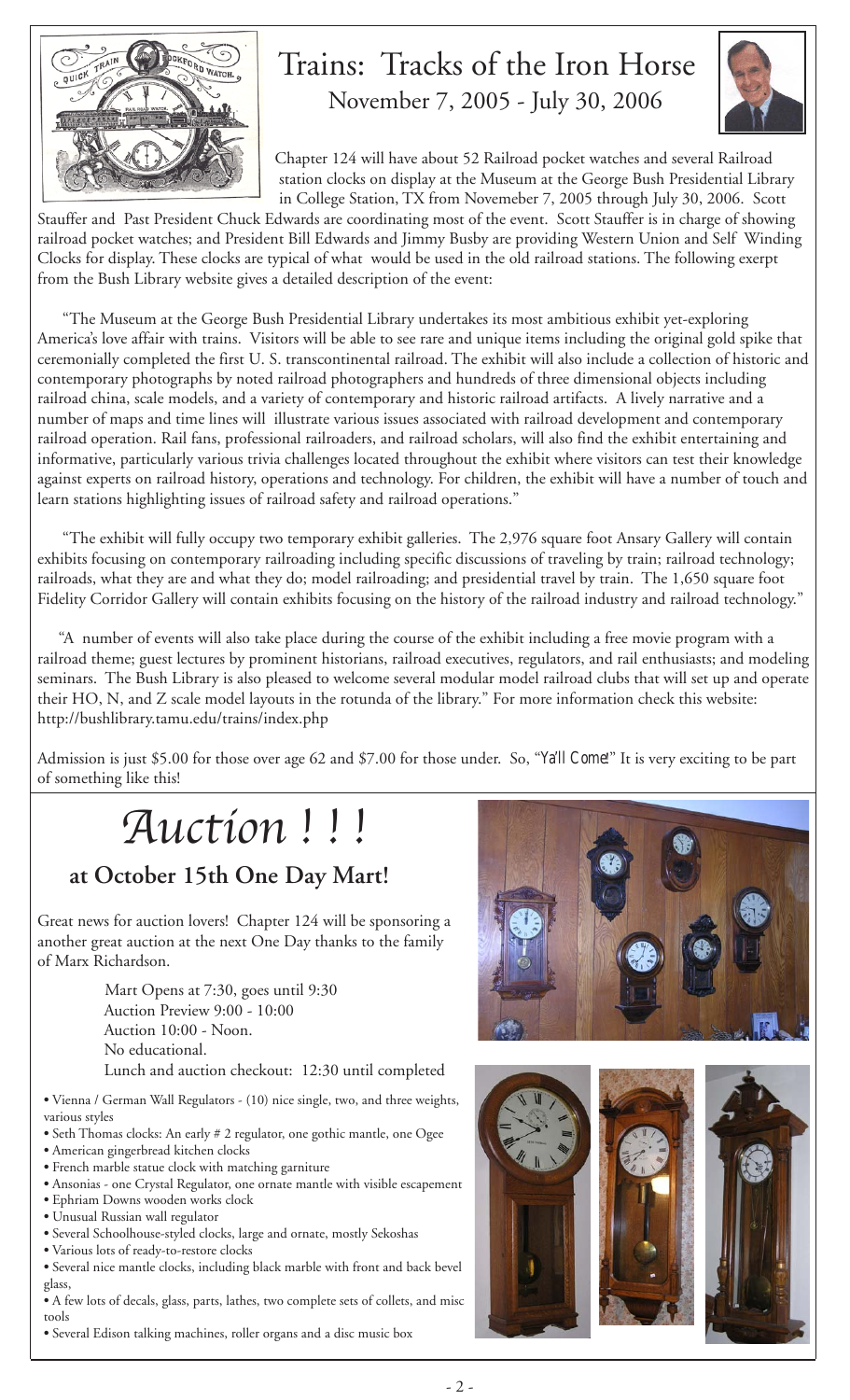| An educational group dedicated to preserving and understanding horology.<br>Complete & send with applicable check made payable to LONE STAR CHAPTER #124<br>to GENE MEYSENBURG GM1000@PRODIGY.NET, 11028 Creekmere, Dallas TX 75218 | APPLICATION/RENEWAL for LONE STAR CHAPTER 124, NAWCC<br>$\Box$ New #124 Member<br>Dues are \$10 per year.<br>yrs @ $$10 =$<br>Renew my membership<br>Join/renew for 1 - 5 years<br>Check appropriate box:                                     |  |  |
|-------------------------------------------------------------------------------------------------------------------------------------------------------------------------------------------------------------------------------------|-----------------------------------------------------------------------------------------------------------------------------------------------------------------------------------------------------------------------------------------------|--|--|
| Please PRINT:                                                                                                                                                                                                                       | To join Chapter #124, you must be an NAWCC member, or have applied for NAWCC<br>membership. Have you applied for National membership, but haven't gotten a member-<br>ship number? Check here __, [Date of your application/check to National |  |  |
| Mr__ Mrs___ Miss__ Ms__ (Please check appropriate blank.)                                                                                                                                                                           |                                                                                                                                                                                                                                               |  |  |
|                                                                                                                                                                                                                                     |                                                                                                                                                                                                                                               |  |  |
|                                                                                                                                                                                                                                     | <u> Alexandria de la contrada de la contrada de la contrada de la contrada de la contrada de la contrada de la c</u>                                                                                                                          |  |  |
|                                                                                                                                                                                                                                     |                                                                                                                                                                                                                                               |  |  |
| E-Mail:                                                                                                                                                                                                                             |                                                                                                                                                                                                                                               |  |  |
|                                                                                                                                                                                                                                     |                                                                                                                                                                                                                                               |  |  |
| Who recommended you?                                                                                                                                                                                                                | 10/05<br>$NAME$ NAME                                                                                                                                                                                                                          |  |  |
| <b>Reversed Glass Painting, Transfer</b><br>$\sim$ 1011 $\sim$ 111                                                                                                                                                                  |                                                                                                                                                                                                                                               |  |  |



The class picture, from left to right, Phil Gregory, Larry Williams, Marion Edwards, Chuck Edwards, Julia Kuhn, Garland Peters, and Jean Peters. Annette White and instructor Karen Summerville were missing from the photo.

**COPPERSMITH WANTED!** As you know, Byron White has led the effort to recover the damaged Street Clock from Smithville, TX. We have moved the clock to a local storage site, and now need volunteers to assist with restoration of this great old clock. Bill Andrle, our Secretary / Treasurer, has volunteered to do the welding and blacksmithing necessary to get the heavy iron framework squared away, and others have shown interest in doing dial replacement. One expertise missing is that of a sheet metal worker or coppersmith to repair (or possibly replace) sections of the top bonnet and bottom skirt. These were badly damaged when the clock was struck by a truck. Please contact any of the Board members if you know of someone who may be able to assist. *Pres. B. Edwards*

#### **Hurricane Katrina Affects NAWCC Members**

For those who are concerned about members in the hurricane disaster area, the NAWCC has provided a list of members who have been located. There are about 268 members in this area. If you know the whereabouts of anyone that has not been located, please notify the NAWCC. The website is http:// www.nawcc.org.



The last One Day had 90 in attendence. A very successful auction was held that made quite a few dollars for the chapter. thanks to the donations of Don Robbins. Phil Ball, Bruce Wooldridge (auctioneer), and Bill Edwards put on a great auction.

# *Upcoming Education Classes Upcoming Education Classes*

 **Check Chapter 124 Website @ www. chapter124.com for Any Changes or Updates**

| <b>CLASS</b>               | <b>DATE</b>        | <b>COST</b> | <b>INSTRUCTOR</b>          |
|----------------------------|--------------------|-------------|----------------------------|
| Micro Lathe I              | October 8          | \$25.00     | Russ Aikins @972-422-7813  |
| <b>Clock Statue Repair</b> | October 22 & 23    | \$50.00     | Bill Andrle @254-829-1559  |
| Woodworks Clock Repair     | November $19 & 20$ | \$50.00     | Phil Gregory @972-717-4021 |

*Remember: Classes are open to the public. Anyone may participate. Bring a friend!*